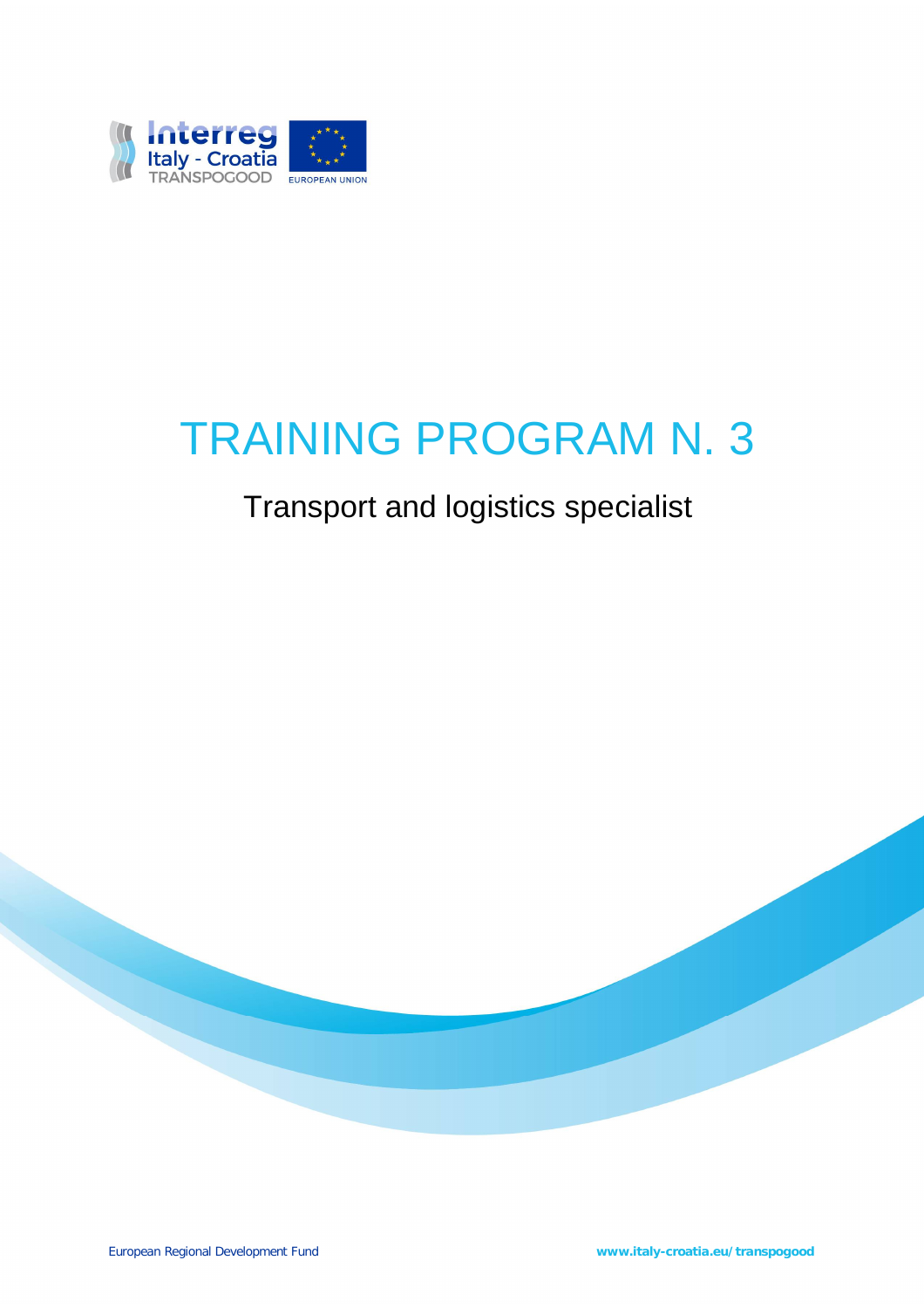

| WP $n^{\circ}$ :            | 5                                                 |
|-----------------------------|---------------------------------------------------|
| Task n°:                    | 5.3                                               |
| <b>Deliverable</b>          | D.5.3.3 Training programme for unemployed workers |
| Author(s):                  | CFLI - Marco Della Puppa                          |
| <b>Contributors:</b>        | Feedback and comments from partners               |
| Type:                       | Document to be shared with project stakeholders   |
| <b>Dissemination level:</b> | CO                                                |
| <b>Revision:</b>            | Draft 1                                           |
|                             | Version 2 - final                                 |
| Due Date:                   | 06-2019                                           |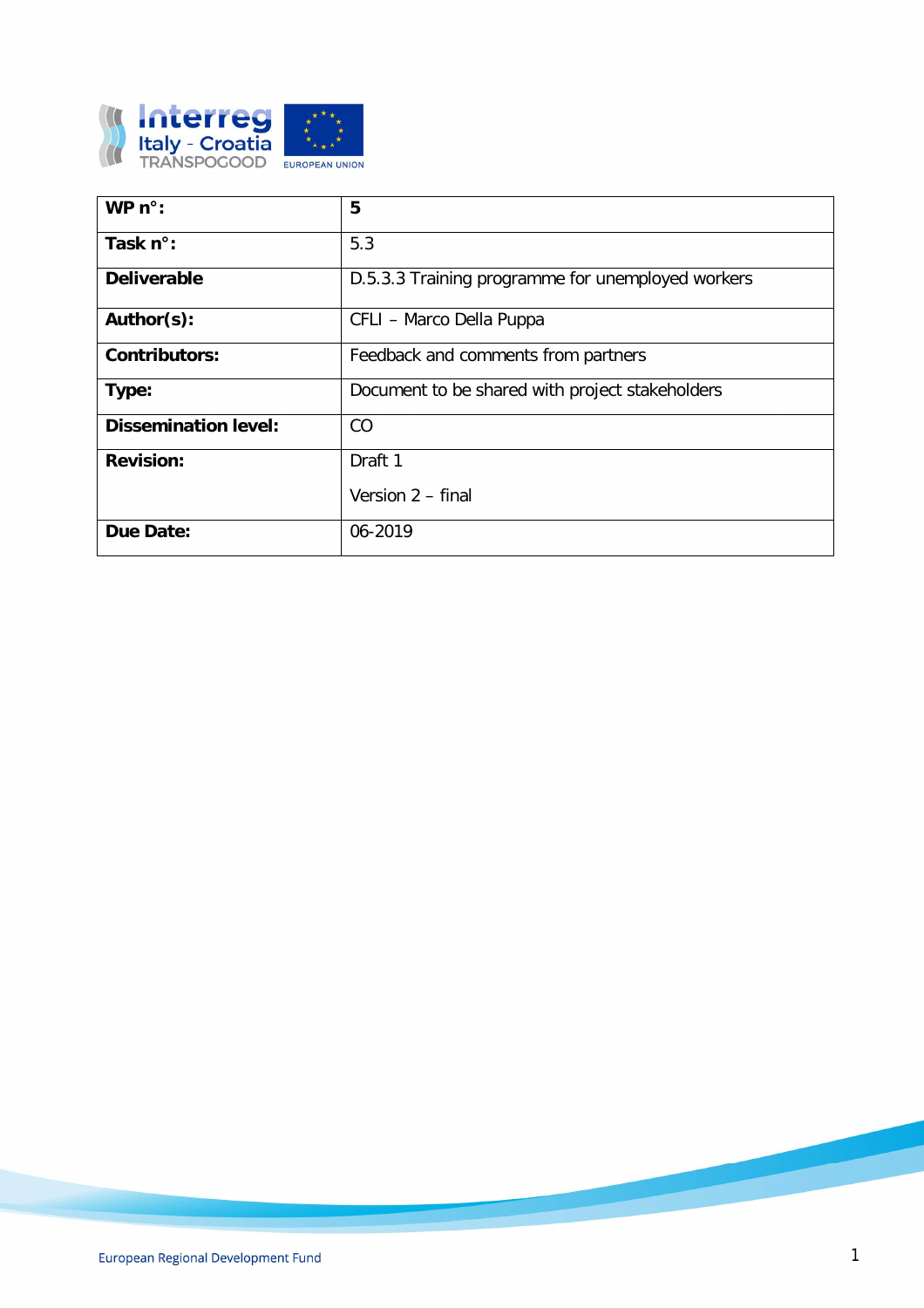

# Sommario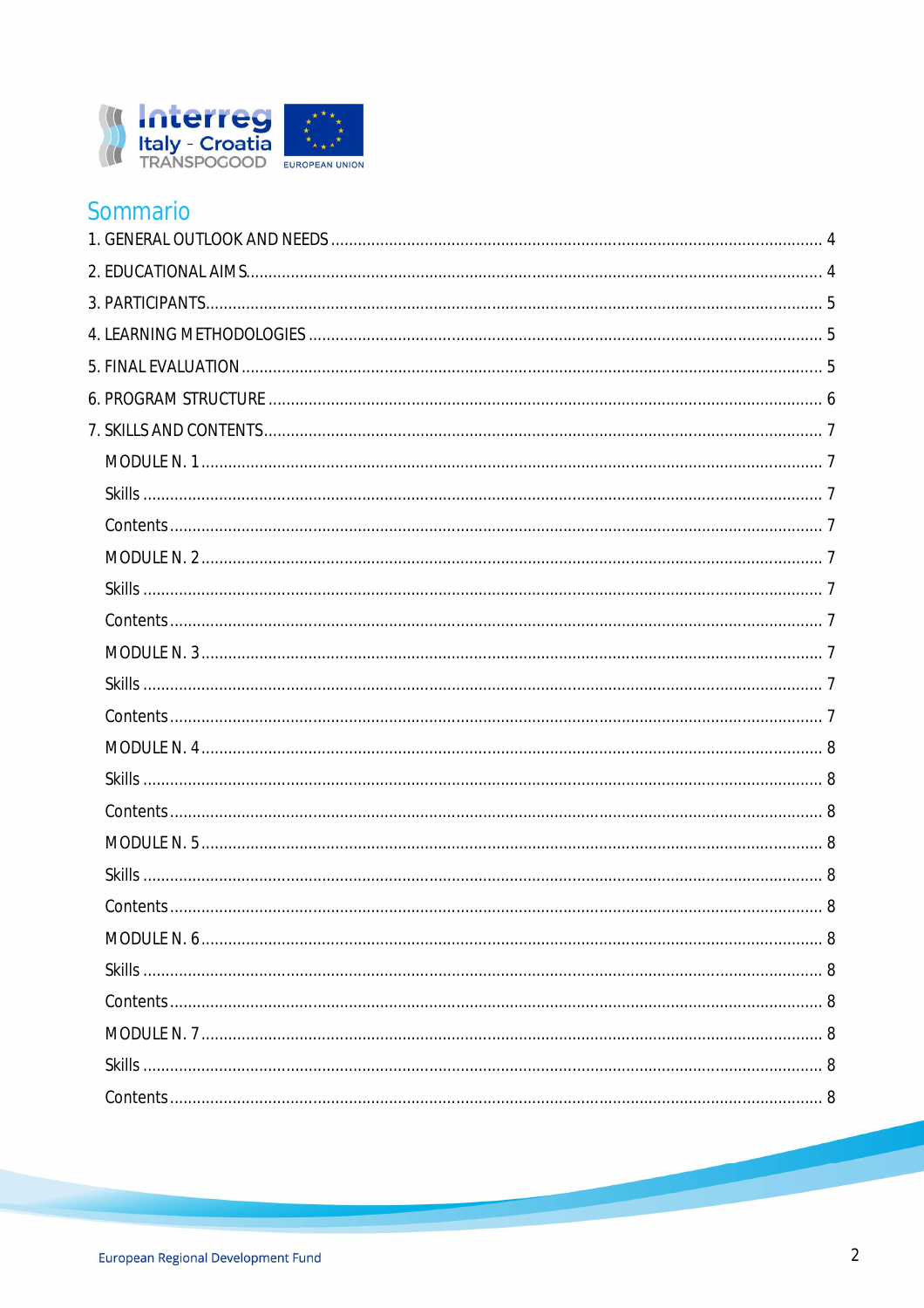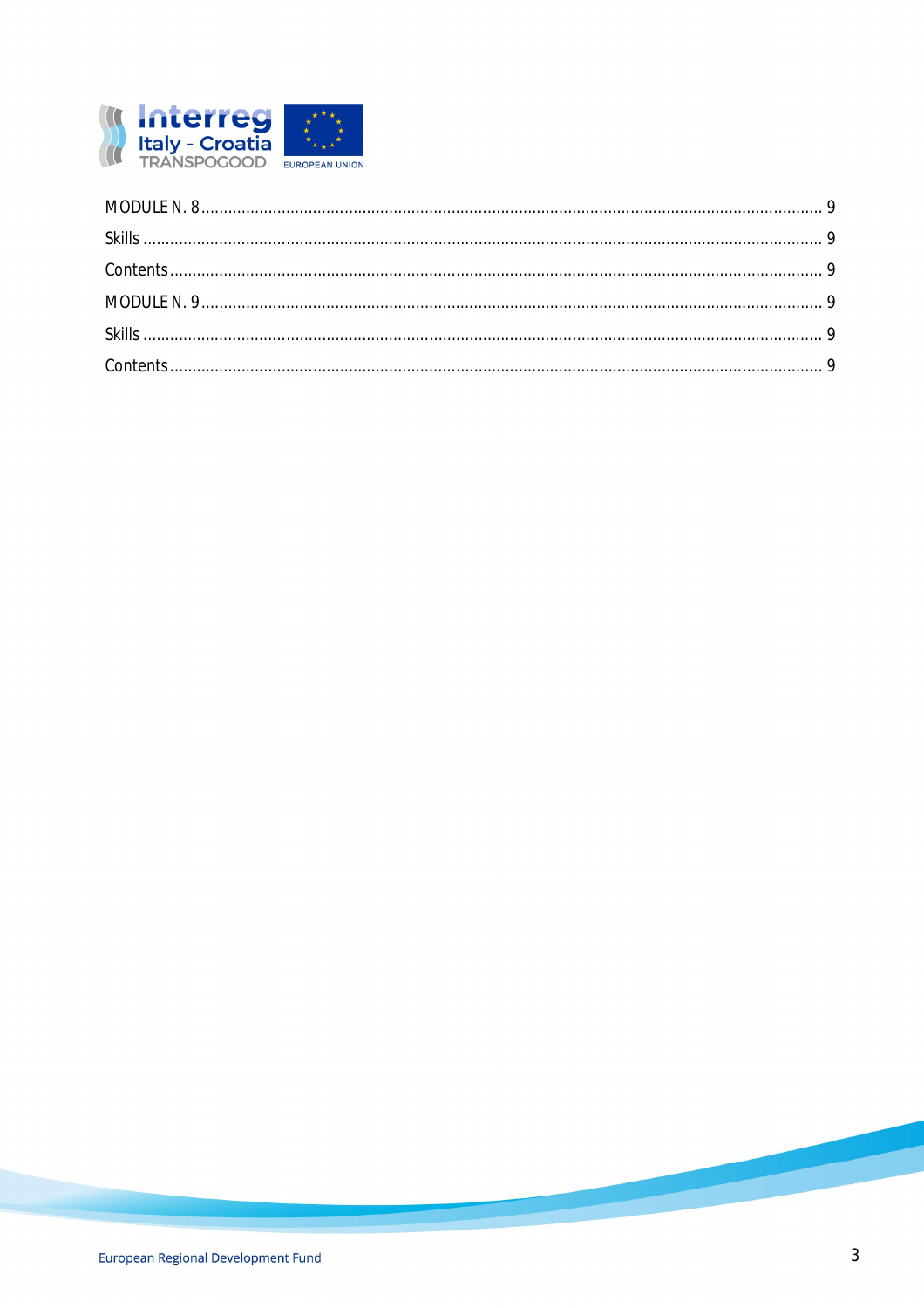

# 1. GENERAL OUTLOOK AND NEEDS

In recent years the world economic system registered a significant integration process considered in terms of an increase of traded goods and services and in flows of international capitals.

This triggered positive effects such as job creation, it made more efficient and competitive markets and, generally speaking, put the global economy on a stable growth path. In this context logistics and transport play a fundamental role since they not only are the key functional sectors that allow international trade being carried out, but they also are strategic components placed at the base of economic systems growth and development.

In line with these macro trends, both production and logistics companies are moving. They are more and more called to manage flows, both in import and export, on a global scale, to organize increasingly long and complex logistics chains where different international players are involved, to implement production and distribution strategies in very different ways if compared to the past, etc.

For this reason, it becomes essential for them to have adequately trained human resources capable of managing this new complexity. In this sense both technical and economic skills are required; these have to be tailored through a specific training program where the typical sector skills, such as know how to organize routes and shipments, transport document preparation, execution of customs procedures, freight transport monitoring procedures, etc. have to be developed.

# 2. EDUCATIONAL AIMS

The course aims to train an international transport and logistics specialist providing and developing specific skills and knowledge useful to start or to strengthen a career in the logistics sector; it must lead to a technicaloperational professional employed within the operating departments of firms supplying logistics services, forwarders or within firms providing national and international transport services. Particular attention will be given to the development of know-how and skills that are characteristic in the port and maritime sector.

The structure of the training program meets both the needs of the participants in terms of motivation / remotivation, start-up in the sector, updating of the already developed skills, and those of the companies in terms of provided skills.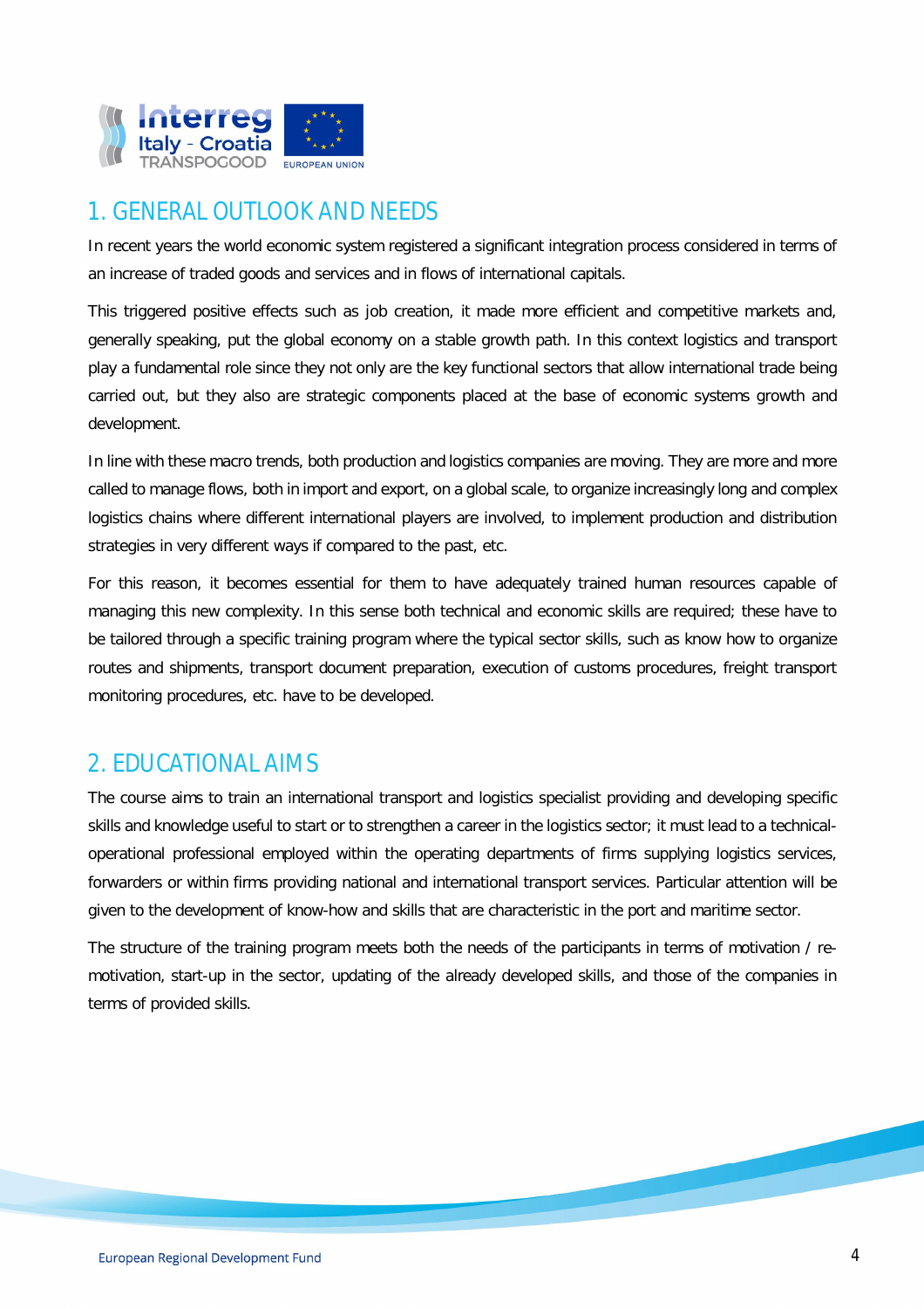

#### *The educational structure has the following general objectives:*

- 1. Create, adapt or update sector's technical skills meeting the sector's requirements;
- 2. Train on real working situations through operational methods and practices.

#### *The program also aims to reach some specific cross-cutting objectives:*

- 1. Speed-up the process of acquisition of all the skills needed to manage transport and logistics situations;
- 2. Extend the quality of already owned skills through the use of new technologies;

3. Commute the already acquired skills, also non-technical ones, in ones useful for the transport and logistics sector.

# 3. PARTICIPANTS

The beneficiaries of the training program are at least eighteen years old unemployed persons having a high school diploma or higher.

Since the admission is limited to 15 participants, priority will be given to technical graduations such as mechanics, logistics, transport and economics. In order to be admitted to the course the participants will have to pass an interview. Particular attention will be given to candidates having previous experience or specific technical knowledge, able to speak other foreign languages (English first), having skills in problem solving and in organizing work and groups and having good relationships abilities.

# 4. LEARNING METHODOLOGIES

Lectures, case studies, brain storming, problem solving, learning by doing; work experience.

# 5. FINAL EVALUATION

At the end of the training program participants' knowledge will be evaluated using a multiple-choice test prepared by the teachers based on the topics dealt with during the lectures.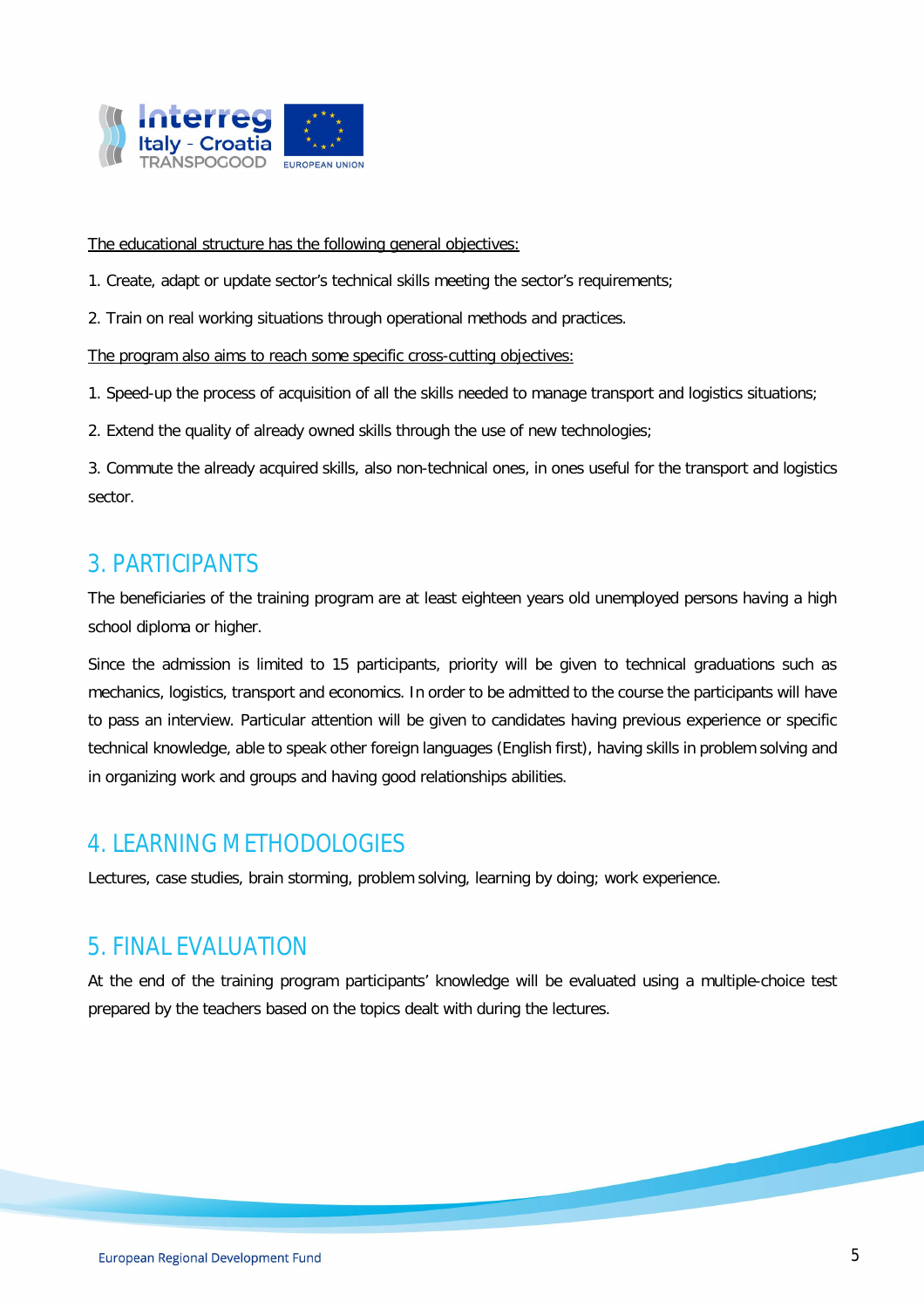

# 6. PROGRAM STRUCTURE

| <b>MODULE N.</b> | <b>TITLE</b>                              | <b>HOURS</b> |
|------------------|-------------------------------------------|--------------|
| $\mathbf{1}$     | <b>Global trends</b>                      | 12           |
| $\overline{2}$   | <b>Technical English</b>                  | 24           |
| $\overline{3}$   | <b>International transport management</b> | 32           |
| $\overline{4}$   | <b>Maritime transport</b>                 | 40           |
| 5                | Air transport                             | 16           |
| $\boldsymbol{6}$ | <b>Road transport</b>                     | 20           |
| $\overline{7}$   | The port and maritime sector              | 12           |
| 8                | <b>Safety and security</b>                | 8            |
| 9                | Logistics and supply chain management     | 36           |
| 10               | <b>Work Experience</b>                    | 640          |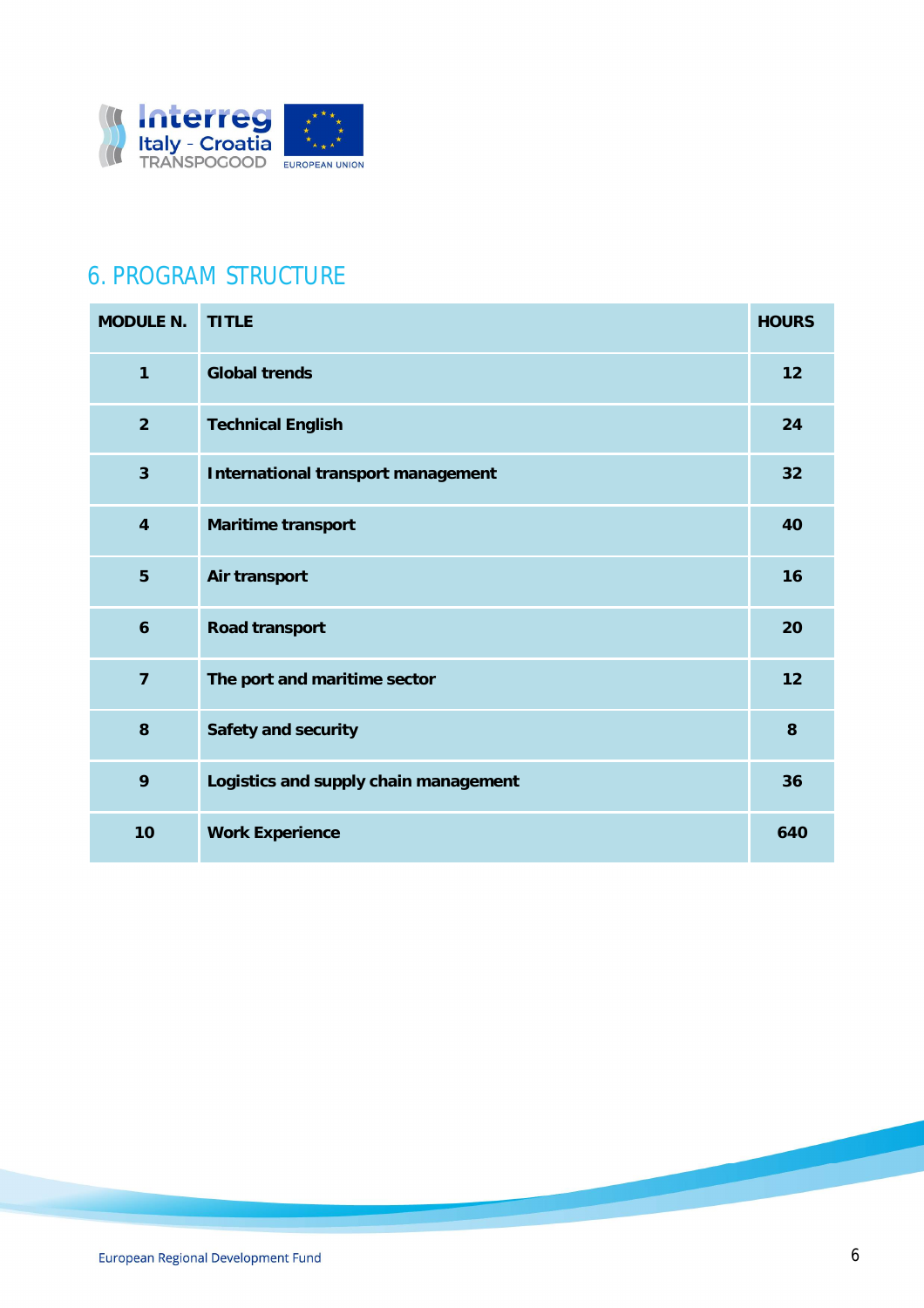

# 7. SKILLS AND CONTENTS

## *MODULE N. 1*

*Skills*

Be able to identify and evaluate economic, political and geographical trends related to international transport

## *Contents*

Economic geography; markets evolution and requirements; sea, air and land based transport modes; the maritime sector: ports and shipping evolution; intermodal transport from origins to the future; new shipping routes and port policy; Tans-European Networks

# *MODULE N. 2*

#### *Skills*

Be able to properly use technical English in order to manage transport, logistics and freight forwarding activities

#### *Contents*

Grammar, technical terms and language, pronunciation; watching & listening; thinking & speaking; shipping documents, equipment, procedures, operations, jobs, ship and vehicle's structure, security & safety

#### *MODULE N. 3*

#### *Skills*

Be able to manage all the procedures related to international transport (means, goods, documents, information)

#### *Contents*

The Incoterms: origin and structure; clauses choice; buyer and supplier's roles; EXW, FCA, FAS, FOB, CFR, CIF, CPT, DAF DES; public and private players; customs line – the surveillance zone - customs circuit - customs space; the entrance of goods within the customs territory; customs declaration and summary; the cargo manifest; area and warehouses customs structure; the free zones; institutions related to customs operations; international agreements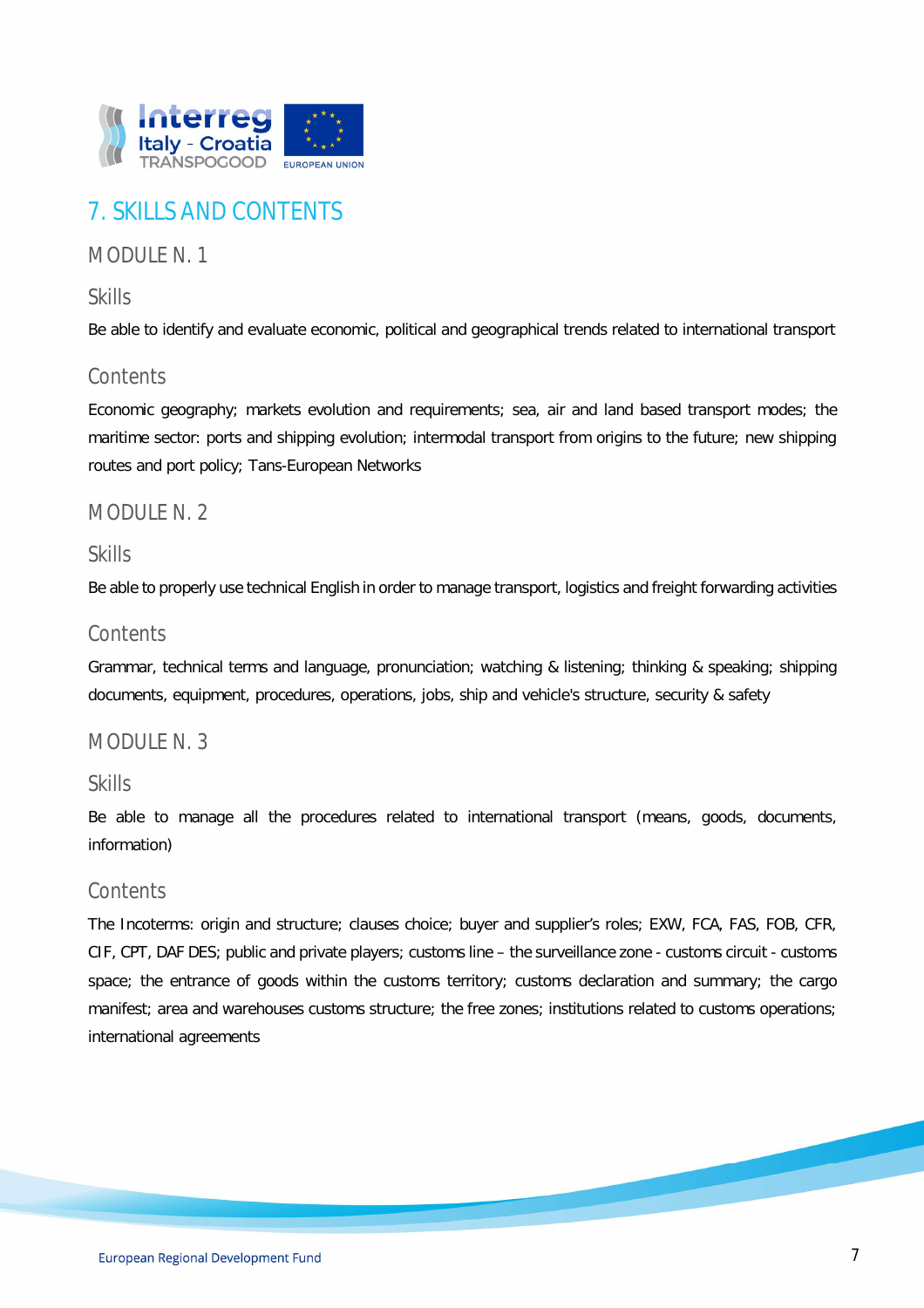

## *MODULE N. 4*

*Skills*

Be able to manage all the procedures related to maritime transport (cargoes, documents, information)

## *Contents*

Water transport vehicles; ship types: general cargo, liquid and dry bulk, specialized cargo, full container ships, ro-ro carriers, barges; dimensions, tonnage, deadweight, deployment; bill of lading; maritime transport agreements; ship, facility and cargo insurance

#### *MODULE N. 5*

#### *Skills*

Be able to manage all the procedures related to air transport (cargoes, documents, information)

## *Contents*

The transport agreement: basic and optional elements; types of air transport contract; carrier obligations and responsibilities; cargo types; number, weight and size of packages; Airway Bill

#### *MODULE N. 6*

## *Skills*

Be able to manage all the procedures related to road transport (cargoes, documents, information)

#### *Contents*

Document and legal fulfillment; driving times and driver's rest; corporate security; ADR legislation for road transport; ICT solutions for fleet management; rules for freight road transport; contract types; carrier responsibility; waybill and transport documents; CMR

## *MODULE N. 7*

#### *Skills*

Be able to understand and work within the maritime-port sector; the Venice Port and its community

## *Contents*

Italian port organization; port players legal status; auxiliary organizations; the maritime company and the ship; Port of Venice: areas and functions; infrastructures, docks, roads; and channels; public local institutions: Port Authority, Coast Guard, Customs Agency, Guard of Finance; Border and Finance Police, Maritime Healthcare,